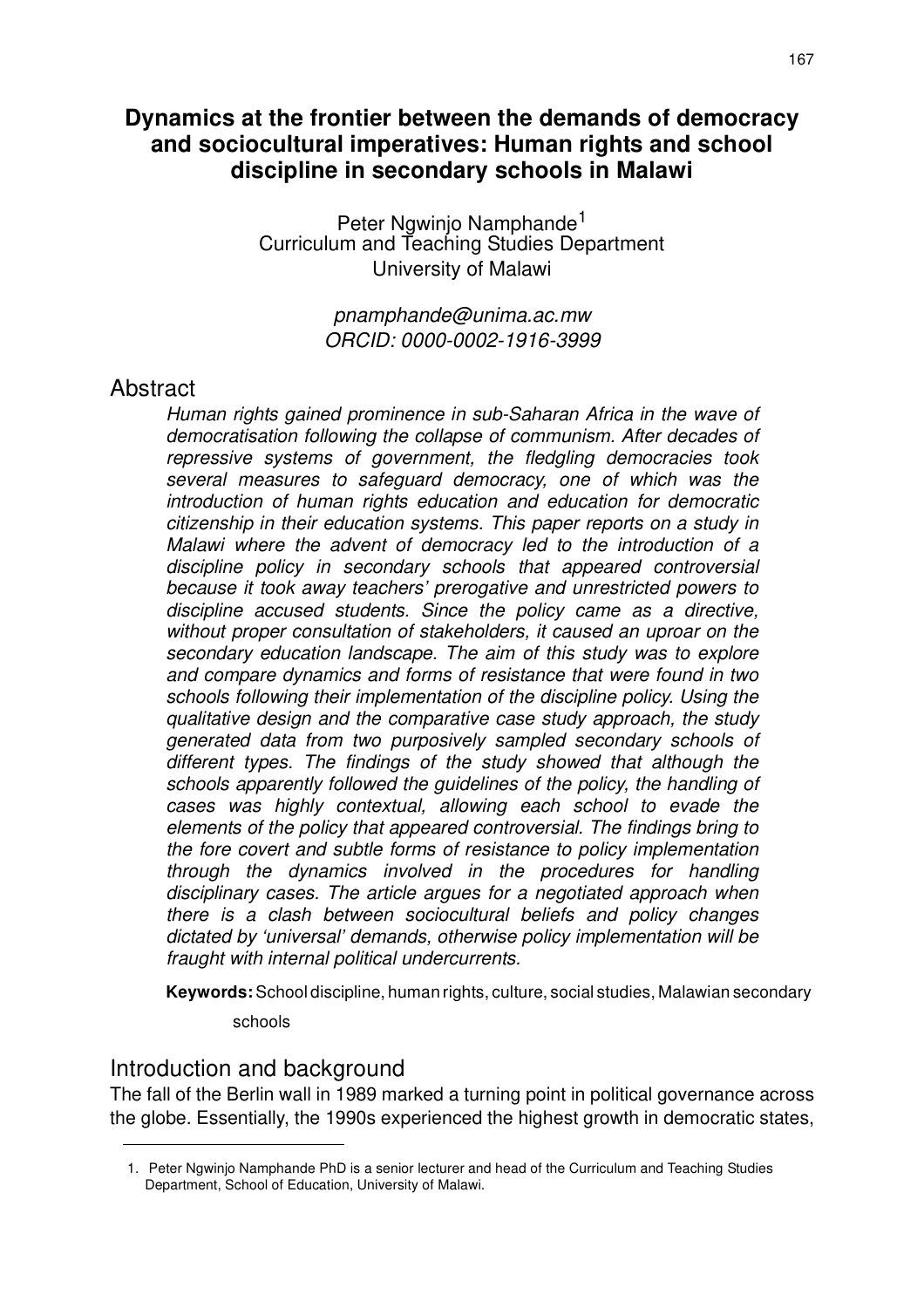from 25% in 1973 to 68% in 1992 (Davies 1999). This 'wind of change' swept across Latin America, South East Asia, and sub-Saharan Africa (Harber & Trafford 1999). Englund (2006) asserts that with the fall of communism, countries in sub-Saharan Africa lost their strategic importance and their autocratic regimes were exposed. Democratisation was, therefore, seen as a panacea for the ills associated with previous autocratic regimes (Davies 1999). Ironically, the democratic reforms were reluctantly imposed on governments as a condition for receipt of aid (Brinkerhoff & Crosby 2002). In addition, the reforms were carried out so swiftly that the citizens of the fledgling democracies had little time to learn and develop skills and dispositions for democratic citizenship (Abdi, Ellis & Shizha 2005).

The democratisation process in sub-Saharan Africa, and Malawi in particular, necessitated a number of policy changes, most of which were top-down and undertaken without due consultation, with stakeholders who would be involved in the implementation. One such change was the introduction of a discipline policy in secondary schools in Malawi, which removed teachers' authority to punish students using unrestricted powers that did not respect the rights of accused students. This policy appeared controversial, as it brought the demands of 'universal' human rights on a collision path with Malawi's socio-cultural beliefs and practices regarding the role of the teacher, as an adult, in child upbringing. The repercussions of such a policy change may not be evident, due to the high-stakes consequences of non-compliance, but have led to some subtle dynamics and internal politics in the implementation phase.

Using human rights in Malawian secondary schools as a topic, this paper reports on a study that explored the dynamics that occur at the interface between democratic demands that are considered 'universal', and socio-cultural imperatives at the local level. The study was part of a larger study on education for democratic citizenship in Malawi; it examines the interaction between local cultures and externally-driven policies that were adopted in countries that attained democratic governance after the fall of communism. Since Malawi introduced the controversial discipline policy in 2000, no study had been undertaken to explore whether, with time, secondary schools have democratised their discipline procedures and further to explore how they deal with the tension between the demands of universal human rights and the maintenance of school discipline in a cultural setting where teachers used to wield unrestricted powers. The study, therefore, fills this gap, as it has explored practices in handling disciplinary cases and searched for cases of non-compliance to the policy directives and how such non-compliance is concealed from authorities. In this case, the aim of the study was to explore and compare the dynamics involved in the implementation of the school discipline policy between two schools of different types. Specifically, the study set out to answer the question: how do schools handle the 'controversial' elements of the guidelines of the disciplinary policy as they resolve cases?

The study firstly presents the political and educational context before exploring the tensions between human rights, which are presented as universal, and school discipline in Malawi. This is followed by a conceptual framework which provides the analytical lens for the study. The section on study design explains the approach, the sample, and ethical necessities. The findings and discussions are presented thematically using constant comparative analysis and thick description before the summing-up in the concluding remarks.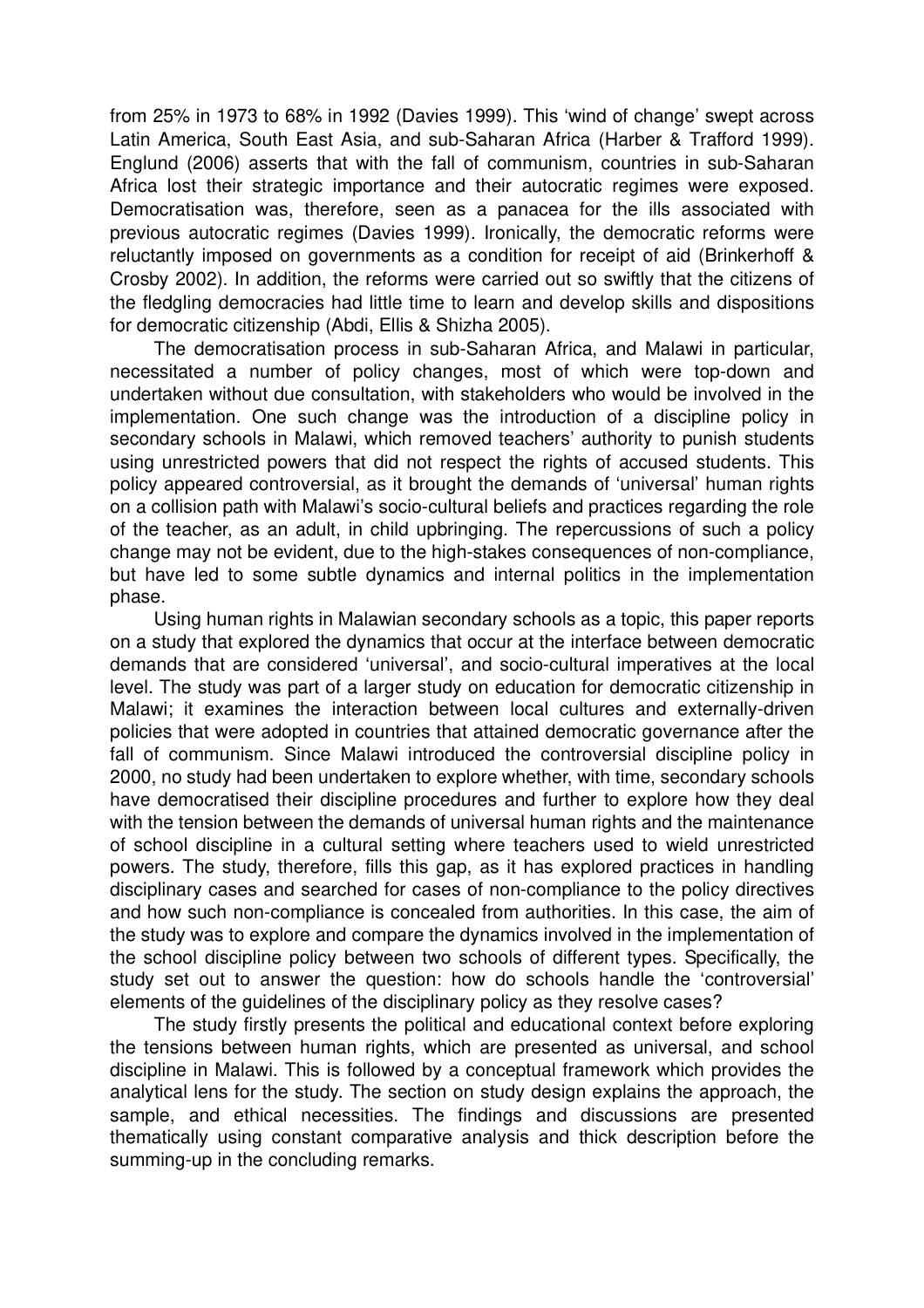## The political and educational context in Malawi

Malawi reintroduced multiparty democracy in 1993, after nearly 100 years of colonial and one-party repressive regimes. A constitutional review followed in 1994 in which the bill of rights was included in the new republican constitution (Chiponda 2007). This inclusion essentially meant that individuals and organisations had to embrace a culture of respect for human rights. Among the safeguards for protecting human rights was the creation of watchdog organisations such as the Office of The Ombudsman and the Malawi Human Rights Commission (Democracy Consolidation Programme 2004). In education, several initiatives were taken to align the system with democratic governance. Of interest to this study was the review of the secondary school curriculum in 1998, in which Social Studies was introduced as a carrier subject for human rights education, and citizenship education. The rationale for Social Studies was to provide students with skills and dispositions to participate actively as citizens of a democracy (Ministry of Education 1998). It is widely acknowledged that the aim of Social Studies is citizenship education, or the preparation of young people for active participation in society (Banks 1973; Hinde 2008; Rose 2003; Tibbitts 2005). In addition, there was abounding discourse on human rights in schools from nongovernmental organisations and the media. Against the background of formerly repressive rule, human rights were presented as natural and universal. The aftermath of these developments was that Malawian secondary schools experienced a sharp rise in cases of indiscipline among both teachers and students (Kamangira & Kasambara 2010; Kuthemba-Mwale, Hauya & Tizifa 1996). What was problematic is that in an effort to curb student misbehaviour, discipline cases were handled with little regard to the rights of accused students. This resulted in an increase in complaints brought against the Ministry of Education (MoE) to courts of law, the Office of The Ombudsman, and the Malawi Human Rights Commission. Most often, the determination or judgements from the watchdog organisations went against MoE, which suffered public humiliation for its lack of respect for human rights.

Noting this predicament, MoE commissioned a study to investigate the causes of such indiscipline and how the situation could be managed. The outcome of the study blamed a misunderstanding of democracy among teachers and students. The report disclosed that there was greater focus on rights than their corresponding responsibilities. The report further blamed schools for handling disciplinary cases using authoritarian procedures that did not respect the rights of the accused persons (Kuthemba-Mwale, Hauya & Tizifa 1996). As a reaction, MoE issued a discipline policy directive which outlined guidelines for handling discipline cases (Ministry of Education 2000). One of the guidelines, for instance, was that accused students be given an opportunity to be heard before a verdict is passed and also that decisions made by schools be based on written evidence such as reports from accused students and witnesses. Obviously, these guidelines were a departure from previous practices in schools where teachers had the power and discretion to punish students who contravened school rules without considering the rights of the accused students. It can, therefore, be argued that the new policy was an affront to teachers' authority. In addition, the policy was at odds with the cultural role of teachers as guardians of students and custodians of discipline. What remained problematic was that MoE was forced by circumstances to enact this policy, which was in turn imposed on schools without consultation with teachers, who would be instrumental in its implementation.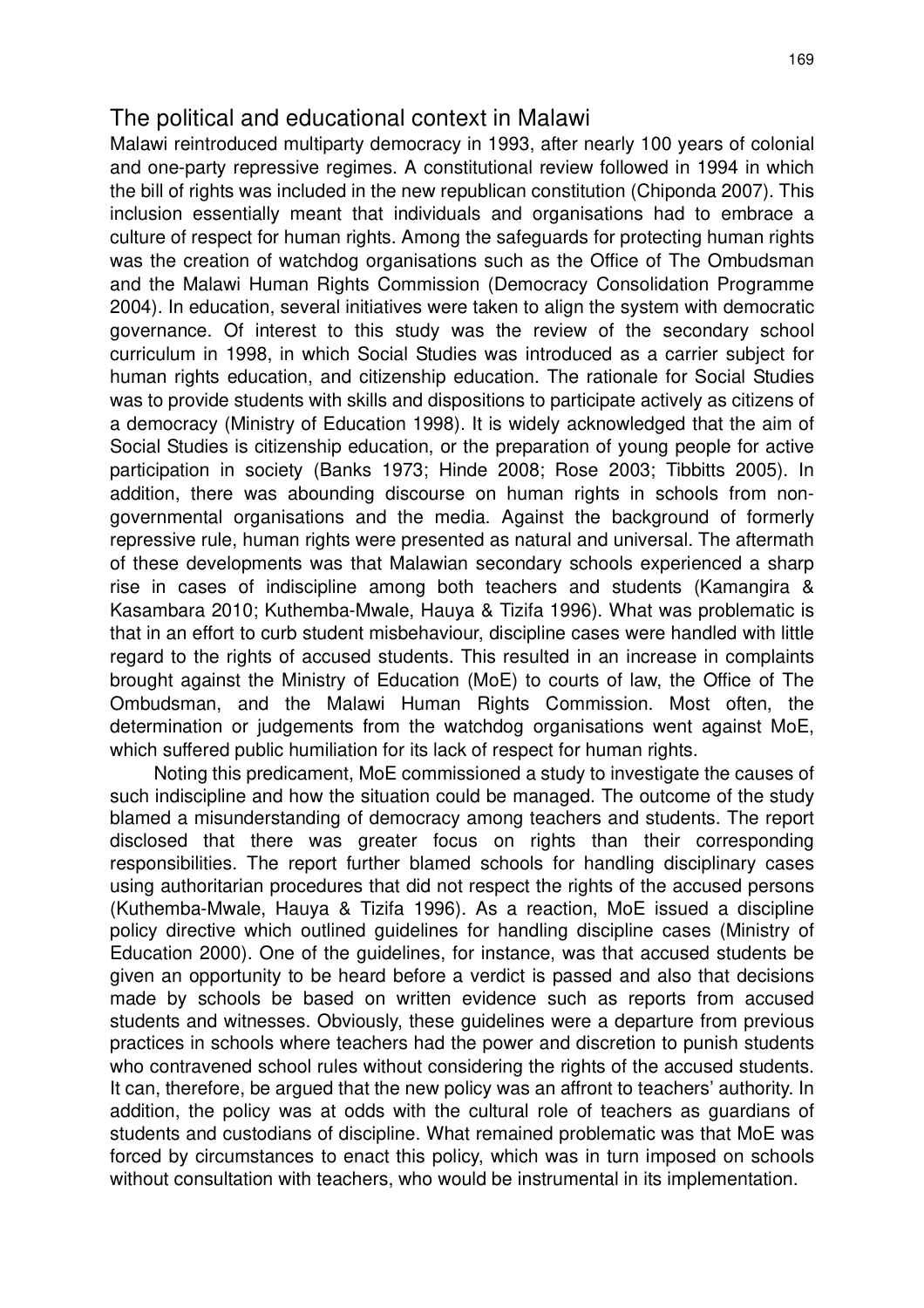# Secondary education in Malawi

Public secondary schools in Malawi generally fall into two main categories, namely Conventional Secondary Schools and Community Day Secondary Schools. Interestingly, the development of secondary education runs parallel to the country's political history. Three distinct periods are worth noting, namely the colonial era from 1891 to 1964, the postcolonial dictatorship era from 1964 to 1993, and the multiparty democracy era from 1993 to the present (Chiponda 2007). In the colonial era, the provision of education was mostly left to Christian missionaries who focused on primary education to enable the natives to attain basic literacy skills. The first secondary school was opened in 1941, and by the time of independence in 1964 only 4 secondary schools were government-owned, while the remaining 14 were grantaided and run by missionaries (Lamba 2010). These schools had a countrywide catchment area, hence offered boarding facilities. Admission was based on selection depending on candidates' performance in the national, standardised Primary School Leaving Certificate of Education (PSLCE) examinations. Due to their countrywide catchment area, these schools were later named national secondary schools and were elitist in nature. They had very limited interaction with surrounding communities because their clientele was beyond the local communities.

The next set of secondary schools were opened by the single-party government after attaining political independence. During the fight for independence, the Malawi Congress Party, which later formed the government, pledged to build at least a secondary school in each of the 24 districts once independence was attained (Lamba 2010). Hence, after independence, at least one secondary school was built in each district. These schools had a district-wide catchment area, and also offered boarding facilities. They got allocated the second tier of students following performance in PSCLE examinations. To distinguish them from the national secondary schools, these schools were called district secondary schools. However, the national and district secondary schools are collectively known as Conventional Secondary Schools (CSS) to distinguish them from Community Day Secondary Schools (CDSS), that are presented in the next paragraph. They are called Conventional secondary schools because they were purposively built as secondary schools with all essential facilities such as laboratories, libraries, graduate teachers, and relatively good teachers' houses made available.

The conventional secondary schools were the only public secondary schools available in Malawi prior to the advent of multiparty democracy, despite the increase in population. The majority of candidates that were not selected to secondary schools would enrol for distance learning with the Malawi College of Distance Education (MCDE). The MCDE issued study materials through the post and offered tutorials to students in Distance Education Centres, located in many areas across the country. With the advent of multiparty democracy, the new government converted all Distance Education Centres to Community Day Secondary Schools (CDSSs). The aim was to increase access to secondary education and also create a unified system of secondary education (Kadzamira & Ross 2001). However, the Community Day Secondary Schools were not correspondingly supported with relevant facilities, hence they operate under minimal resources. For example, most schools have substandard infrastructure built through community contribution, have no libraries, no laboratories, and are served by teachers with a certificate. They get the third tier of students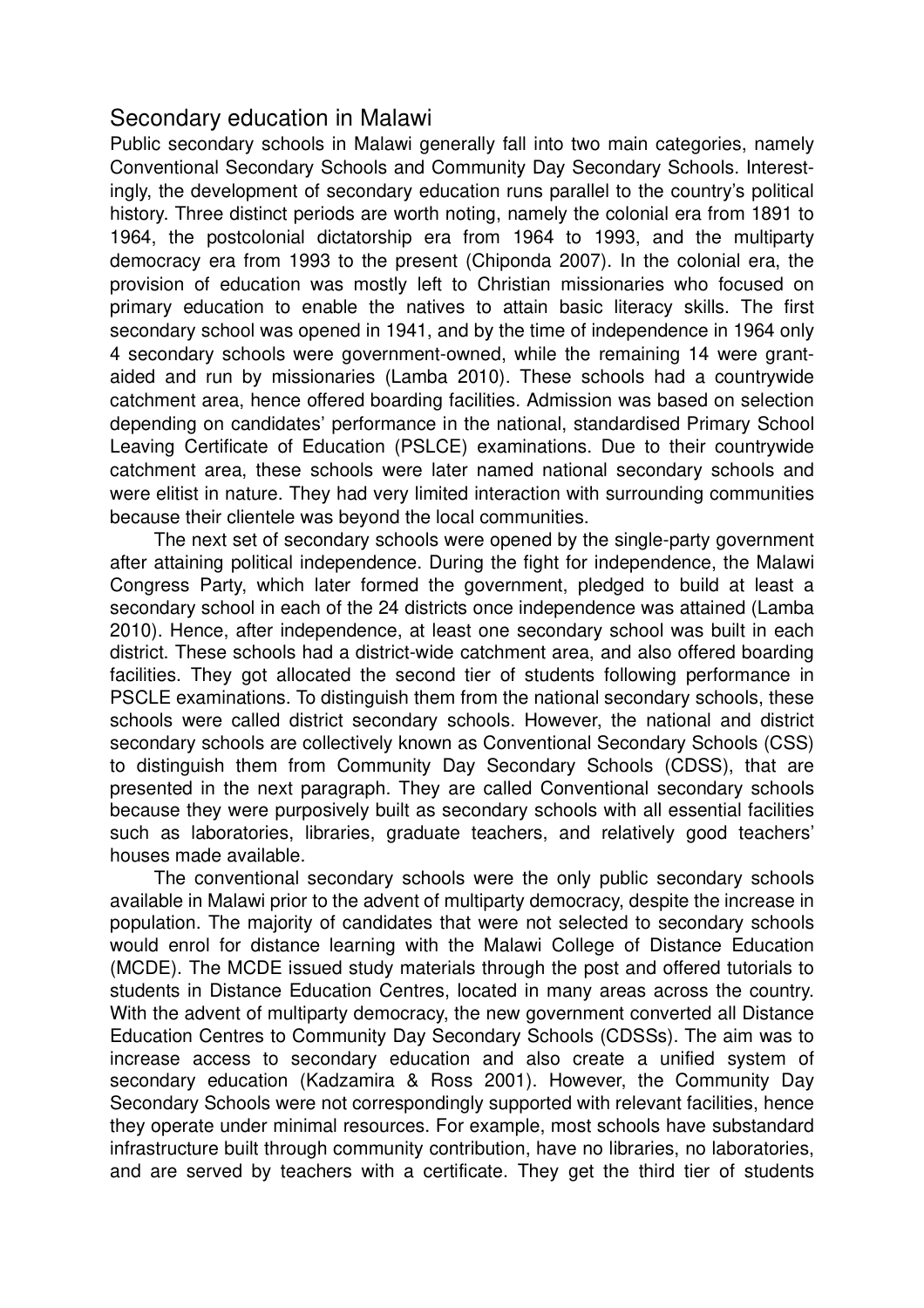following PSLCE examinations and the students commute from homes on a daily basis, hence the name 'Day' school. Since the schools are locally situated and serve local communities, they have substantial interaction with community members. As a result, cultural influences are more noticeable in them than in Conventional secondary schools.

The cases in this study are a Conventional Secondary School and a Community Day Secondary School. To aid understanding, I provide a brief description of the two schools using pseudonyms, namely Kabanga Community Day Secondary School and Masese Conventional Secondary School.

# Kabanga Community Day Secondary School

The school was established as a Centre for Distance Education in 1975. It was converted to become a CDSS alongside others in 1997. It is a co-educational school that enrols students selected from the surrounding feeder primary schools. It receives limited support from central and local government and relies on community contributions for its operations. It enjoys very good relations with parents and community members, as evidenced by high attendance at meetings when parents are summoned by the school administration. Due to its rural location and having a localised constituency, the school appears to have strong cultural ties with the community.

# Masese Conventional Secondary School

The school was purposively built as a co-educational secondary school in 1990. Due to limited access to secondary education and sparse population, the school has a district-wide catchment area and provides boarding facilities to all students enrolled. It has limited interaction with parents and the community, and most decisions on governance issues are made by the school administration. Where necessary, the school consults the Chairperson of the Executive committee of the Parents-Teachers Association (PTA). The school gets monthly subvention from central government for its operations.

## Human rights, culture and school discipline

The history of human rights has been associated with controversy, and still remains a contested subject. Dembour (2010) argues that there is a lack of agreement on what constitutes human rights; that academic literature shows divergent meanings of human rights. She conceptualises human rights into four schools of thought. These are the Natural school, the Protest school, the Deliberative school, and the Discourse school, each of which has its own beliefs and agendas. She advances the theory that the human rights as Natural school of thought represents the core of human rights orthodoxy in which rights exist as entitlements regardless of the social context (Dembour 2010). However, presenting human rights unproblematised and as universal is contentious due to differences in contexts and how human rights principles are actualised (Jerome 2018; Zembylas, *et al*. 2017). Bowring (2012) actually regards human rights not only as contentious but also as scandalous, while Du Preez and Becker (2016) refer to human rights as a paradox. The observation that one can have rights and not enjoy them at the same time; and that human rights are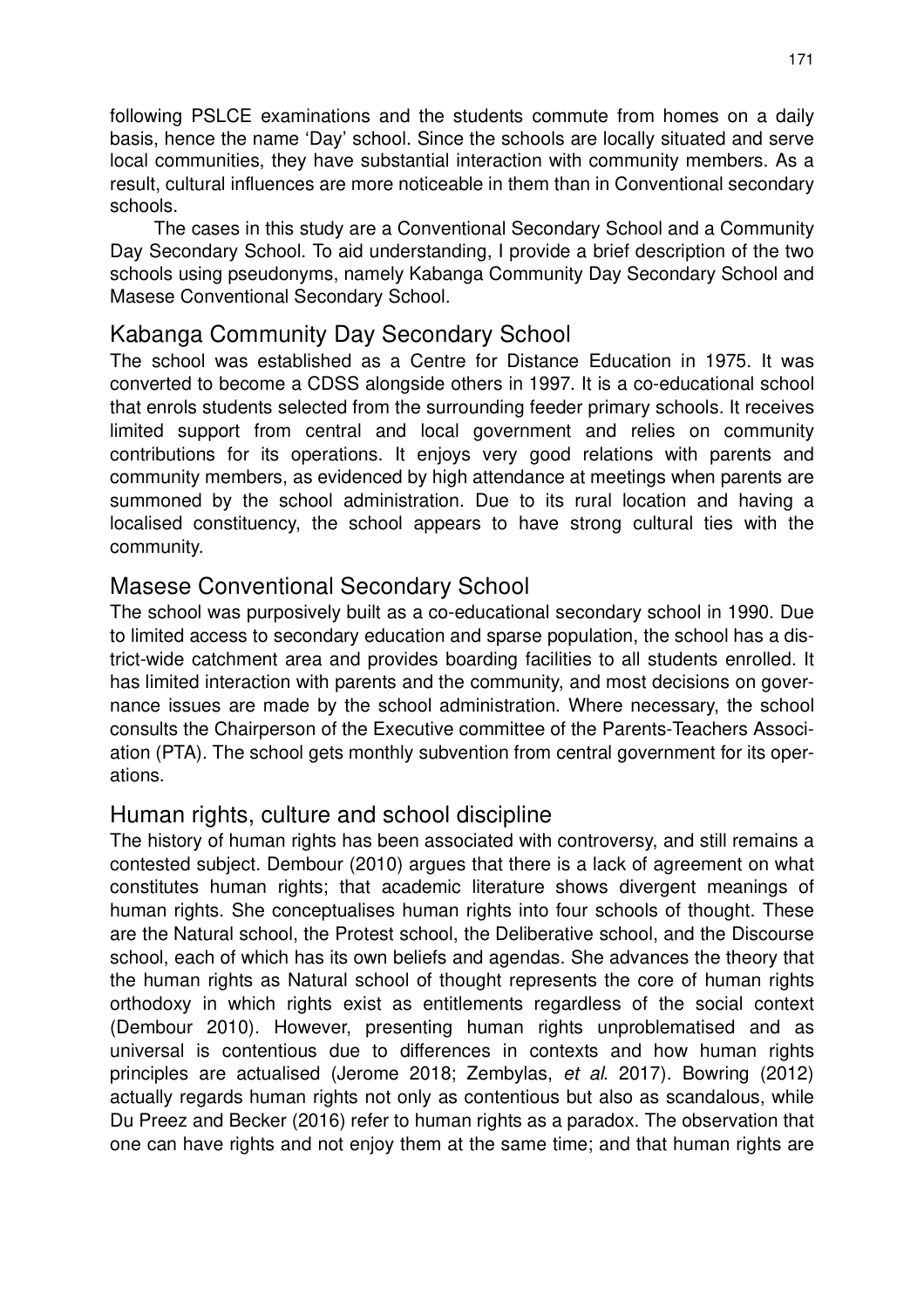usually won through struggles, puts to question the assertion of human rights as entitlements (Bowring 2012; Du Preez & Becker 2016).

The controversy surrounding human rights also extends to human rights education. It has been observed that offering human rights education within the realm of citizenship education has likewise attracted some controversy. It is argued that making human rights education part of citizenship education can lead to a shift from having rights by virtue of being human, which is universal, to having rights as a citizen, which can lead to exclusive practices (Heater 1999; Hung 2012; Kiwan 2012; Turner 2011). Yet, the challenge is that although human rights are considered universal, for practical purposes, they are operationalised within the compromises and interests of the nation state (Kiwan 2012). Alternatively, where the school is taken as a site where democratic citizenship is practised, it is expected that human rights will apply across the school landscape (McCowan 2012). Put differently, the school will become a rights-respecting environment where teachers will respect students' rights and students will be socialised into a culture of respect for human rights and social justice (Mottee & Olivier 2006). What is problematic is that from a cultural viewpoint, demanding teachers to respect students' human rights can be viewed as an affront to the cultural authority and privilege of teachers. As Jerome (2018) confirms, the place of the teacher in human rights education is problematic because teachers belong to situated contexts. Jerome underscores that although policy-makers regard teachers as agents of the curriculum, in practice teachers are better considered as gatekeepers and controllers. Jerome (2018:49) further argues that 'teachers' agency should … be understood as situated in their individual, political and professional narratives, within the institutional structures where they work, and within the broader political and cultural context within which schools operate'. This point underscores the role culture plays in education.

It is actually acknowledged that school practices do not take place in a sociological vacuum (Tabulawa 1997; Chonzi 2007). Essentially, school practices are influenced by the wider sociocultural environment. As Tabulawa (1997) asserts, school practices cannot be understood if they are dislocated from the sociocultural milieu. Chonzi (2007) argues that African traditional societies stress the importance of obedience and respect for elders among the youth. Elders are considered a source of wisdom, hence they should be listened to without questioning. Additionally, Africa's history of colonialism and dictatorship offers little precedence for institutions such as schools to learn democracy, and by extension, respect for human rights (Chonzi 2007). Similarly, Tabulawa (1997) posits that African traditional culture perceives children as a deficit system. Children are considered to be ignorant while adults are considered fountains of wisdom which must be transferred to the children in the process of growing up. It can, therefore, be argued that the cultural role of the teacher as an adult considered alongside her/his position in society as a fountain of knowledge may legitimise authoritarian practices in schools. It can further be argued that to a teacher, this position is enviable because it comes with a lot of power. Any policy change that threatens this power may, therefore, be considered an intrusion on teachers' cultural and professional space. Likewise, any policy change that empowers students will be highly contentious.

With respect to children, Wyness, Harrison and Buchanan (2004) consider two categories of children's rights, namely rights to welfare and rights to selfdetermination. Rights to welfare give adults power over children and responsibility to provide for the needs of children, such as education. This responsibility fits well with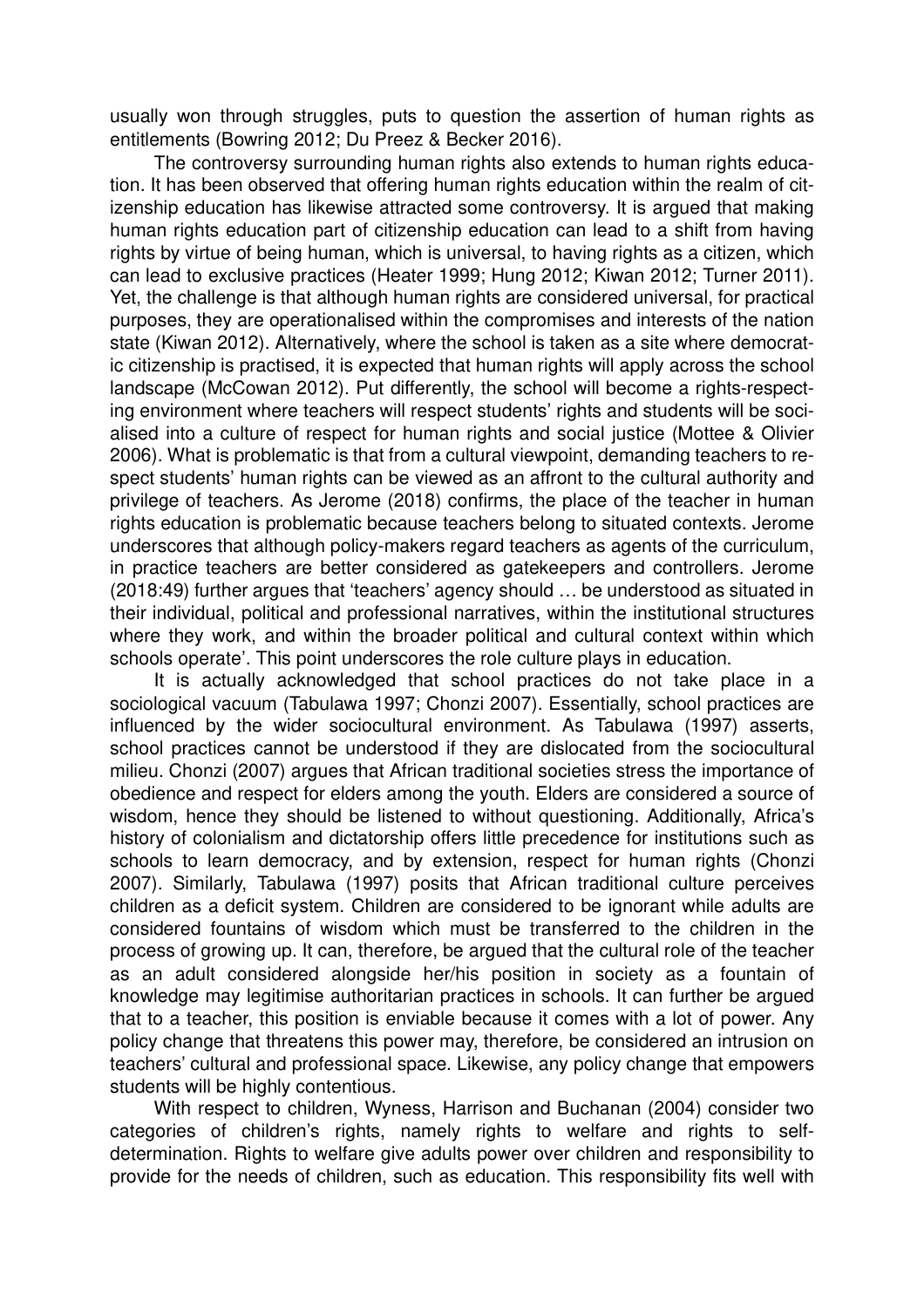the cultural role of adults and teachers. On the contrary, rights to self-determination take powers and obligations from adults as children take the responsibility to make their own decisions. This right is, therefore, at odds with adult privilege and as research in South Africa (Hunt 2011; Hunt 2014; Karlsson 2002) and Malawi (Namphande *et al.* 2017) has shown, it is highly contentious. As Starr (2011) confirms, the process of change can be problematic if it requires people to give up long-held values, beliefs and established practices. Any policy that challenges people's beliefs and values is regarded as contentious. Similarly, Bisschoff (2009) contends that topdown laws [and policies] create tension between teachers and students because they interfere with cultural beliefs that are held highly by teachers. Where the departure point of a policy reform is a directive, such as the school discipline policy in Malawi, compliance may be a result of coercion or cowardice due to high-stakes consequences of noncompliance (Starr 2011). In this case, silent and passive forms of resistance may be employed to avoid the wrath of authorities (Brinkerhoff & Crosby 2002). The next section presents the conceptual framework which guided the interpretation of the findings.

## Conceptual framework

The conceptual framework draws on the works of Brinkerhoff and Crosby (2002) on policy change in developing countries. Brinkerhoff and Crosby (2002) posit that policy change in developing countries is contentious because it is stimulated by sources outside government. Most often, these are external sources such as international organisations who attach conditions for developing countries to access facilities such as loans, hence the policy changes are adopted reluctantly. Under such circumstances, policy reforms are highly controversial because they lead to shifts in relations among stakeholders at various levels leading to new winners and new losers. The existence of powerful opposition to policy initiatives explains why it is difficult to get policy initiatives moving. Policy implementation, therefore, gets complicated when the losers are in more powerful positions to defend their interests and resist change than those who stand to gain. Starr (2011:647) defines resistance as 'negative actions and non-action, ill-will and resentment, and defensive and confrontational dispositions'. Brinkerhoff and Crosby (2002) consider resistance as a form of participation in policy reform, albeit a negative one. They argue that participation, such as consultation, in policy initiatives is not only democratic, but also increases support, legitimacy, accountability, and responsiveness for a particular policy. Without consultation, there will be negative participation, which can be violent and aggressive, such as protests and demonstrations (Brinkerhoff & Crosby 2002; Starr 2011). In the case of government agents who are negatively affected by new policies, different mechanisms for negative participation may be employed. They may choose to be passive, or not act on the new policy directives, they may reject orders from superiors, or they may block implementation of the new policy by refusing to authorise needed resources (Brinkerhoff & Crosby 2002; Starr 2011). Strategies of non-compliance such as foot dragging, feigned ignorance, false compliance, or sabotage provide means by which stakeholders inside government can critique policy without drawing the wrath of authorities. For opponents or losers, this may be their only means of participation (Brinkerhoff & Crosby 2002).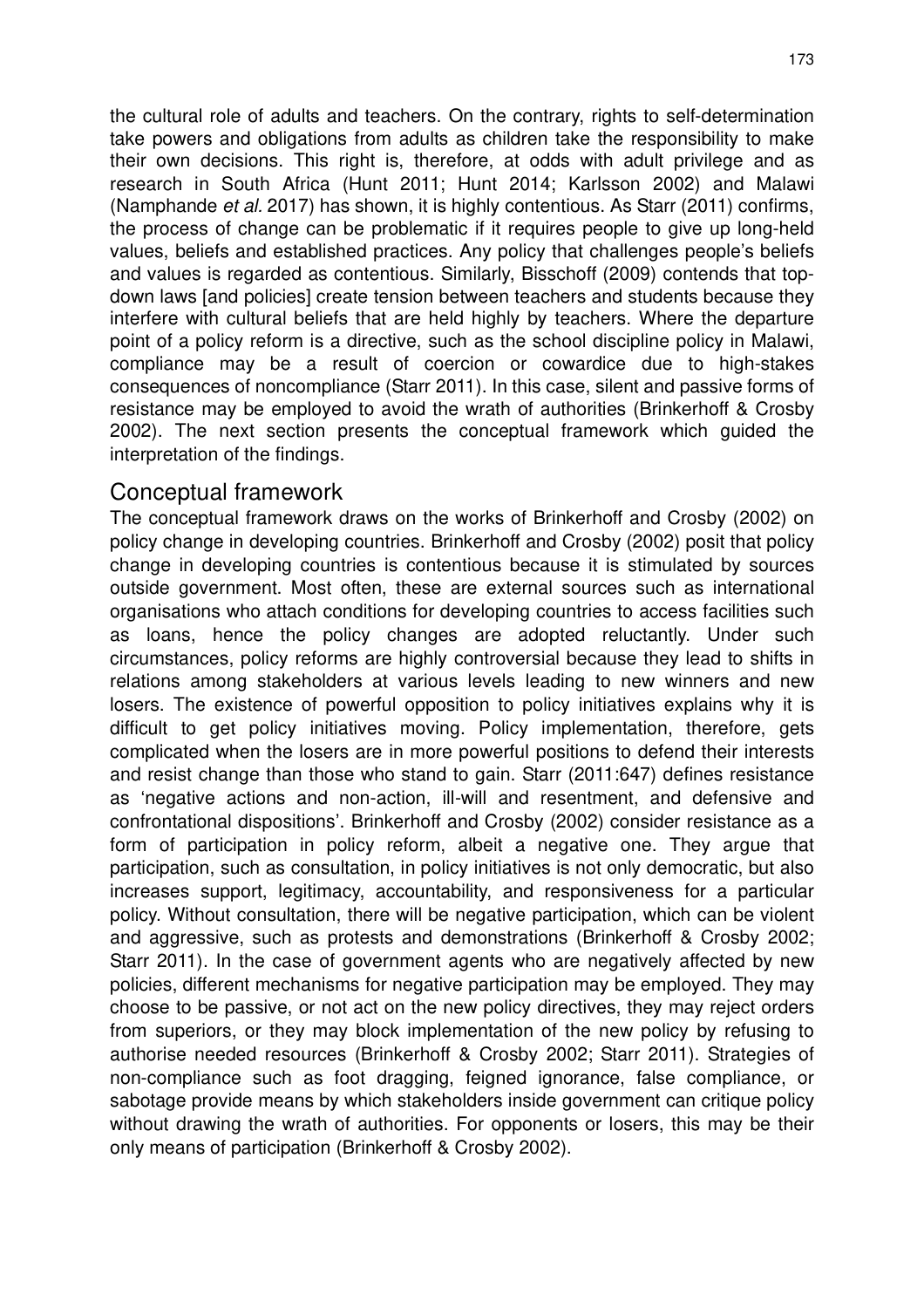Considering that the democratisation process in sub-Saharan Africa was to a large extent an external imposition, the policy changes that followed resulted in shifts in power relations within government organisations. Specifically, Malawi's lack of stakeholder consultation in enacting the secondary school discipline policy resulted in teachers losing power on one hand and students getting empowered on the other hand. Teachers as powerful losers in this policy initiative were, therefore, likely to apply some form of concealed resistance so as to avoid the wrath of government and human rights watchdog organisations. This study was undertaken to explore and compare the dynamics involved in the implementation of the school discipline policy between two different types of schools.

#### **Methodology**

The study employed the qualitative research design and the comparative case study approach. The perceptions of research participants were given prominence because they gave meaning to the study (Ary *et al.* 2010; Wiersma & Jurs 2009). Yin (2014:16) argues that the case study investigates a contemporary phenomenon, the 'case', indepth and within its real-world context. Two purposively sampled secondary schools of diverse backgrounds served as cases. As noted earlier, the cases were a community day secondary school (CDSS) and a conventional secondary school (CSS).

At each school, data were generated from semi-structured, in-depth interviews with the head teacher and the Social Studies teacher. The interviews allowed for flexibility in following up on issues (Thomas 2011). In addition, focus group discussions were conducted with form 3 students. The focus group discussion is socially oriented; hence it created a relaxed atmosphere for students to freely express themselves (Krueger & Casey 2009). Marshall and Rossman (2006) argue that all research must respond to canons of quality against which their trustworthiness can be evaluated. Trustworthiness was assured in this study through the variation of data sources which aided triangulation and ensured that multiple voices were heard. Data were analysed using themes; the findings are presented thematically using thick description (Holliday 2002) and direct quotes from participants.

The study involved students, who are minors, hence had to adhere to strict ethical requirements. Written permission was obtained from the Ministry of Education headquarters and informed consent was obtained from headteachers and Social Studies teachers while students gave their informed assent. To ensure anonymity of schools and research participants, pseudonyms are used.

It is worth reiterating that students are selected to either of the schools by the central government based on results of PSLCE and the catchment area of feeder primary schools, and also that teachers in both schools are employed and paid by central government. The following section presents and discusses the study's findings.

## Findings and discussion

The aim of the study was to explore and compare the dynamics involved in the implementation of the school discipline policy between two schools of different types. As noted earlier, the study specifically set out to answer the question: how do schools handle the 'controversial' elements of the guidelines of the discipline policy as they resolve cases? The study observed some effort by both schools to comply with the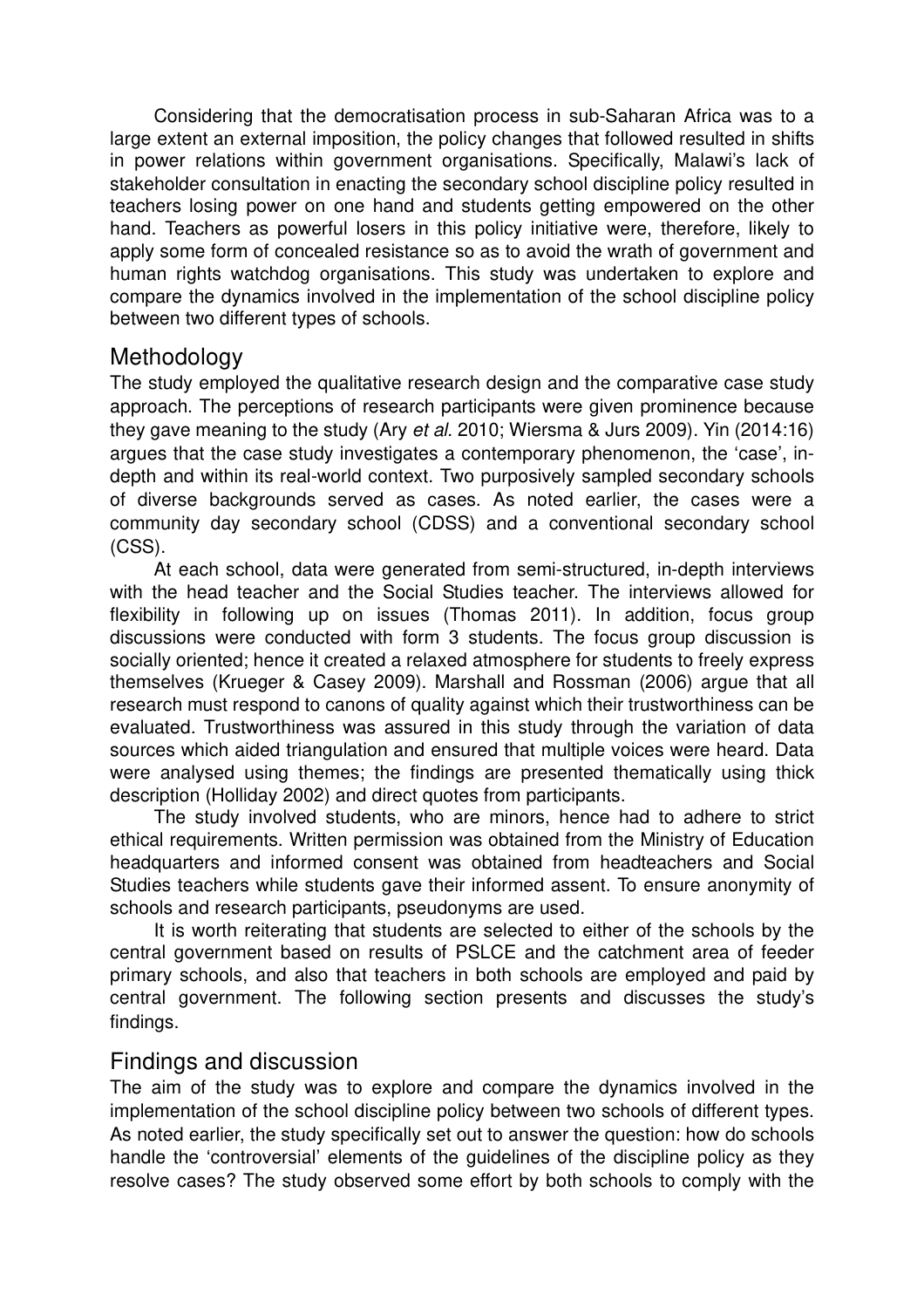guidelines provided in the policy. However, there was also some form of resistance and negative participation in the implementation of the policy. The resistance was calculated but elusive, to ensure that it did not attract unwanted attention. There were, however, noticeable differences in the dynamics of resistance between the schools. This section, therefore, presents and discusses these findings under two main themes, namely: *False compliance with the 'Right to be heard'* and *Protective shield of 'Parental involvement'*.

#### False compliance with the 'Right to be heard'

The study noted that both schools apparently complied with the rule that required schools to give accused students an opportunity to be heard before a verdict was passed. This was done through 'hearings' in which accused students were meant to be heard and defend themselves. However, the study noted that the 'hearings' were not conducted in good faith and were not meant to earnestly give accused students an authentic opportunity to be heard. This was the case because in both schools, the hearings had no consequence on outcomes as students would still be found guilty of what they were accused of. There were, nevertheless, notable differences in the procedures and dynamics of the hearings between the schools once a student had allegedly committed an offence.

At Kabanga Community Day School, the accused student would be summoned to appear before a school disciplinary committee, composed of teachers only, in a 'court hearing'. At the court hearing, the accused student would formally be informed of his or her culpability, pressured to accept guilt, and afterwards forced to write a selfconfession report. In this case, it can be argued, the report was written for recordkeeping purposes, and not to allow the student to explain his or her side of the story. The Head teacher informed this study that during the court hearings 'those who are culprits are called, they are interviewed, once they admit their offence they are given some piece of paper to write a report'. The use of the word 'culprit' in this case removes the presumption of innocence until proved guilty. Even students realised that despite the court hearings, their right to be heard before being condemned was violated. In a focus group discussion, they reported that when accused students try to protest the verdict of a court hearing, citing their right to be heard and requesting leave to bring forth their witnesses, they were reminded that the school was run by its 'set of rules and not by what you are taught in class!'. This shows that there was a demarcation between the rights that students learn about in their Social Studies class and how these rights were actualised in practice. This observation agrees with the views of Wadham, Owens, and Skryzpiec (2014) who complain that student voices are often silenced as the adult population express them in terms of trouble. This practice, therefore, puts into question the principle of human rights as entitlements and also sends contradicting messages to students about actualisation of human rights. In a cultural setting where teachers exhibit more power than students, this practice is not surprising. Actually, Wyness (1999) argues that teachers consider schooling as their own domain. Wyness (1999:356) maintains that 'schools remain the worlds of teachers in which children are temporary guests'. It can, therefore, be argued that the court hearings were a façade meant to deceive authorities that accused students had the right to be heard and to defend themselves. In this case, minutes of the court hearings and 'self-confession' reports by students would be good evidence to show that students were given opportunities to be heard before verdicts were passed.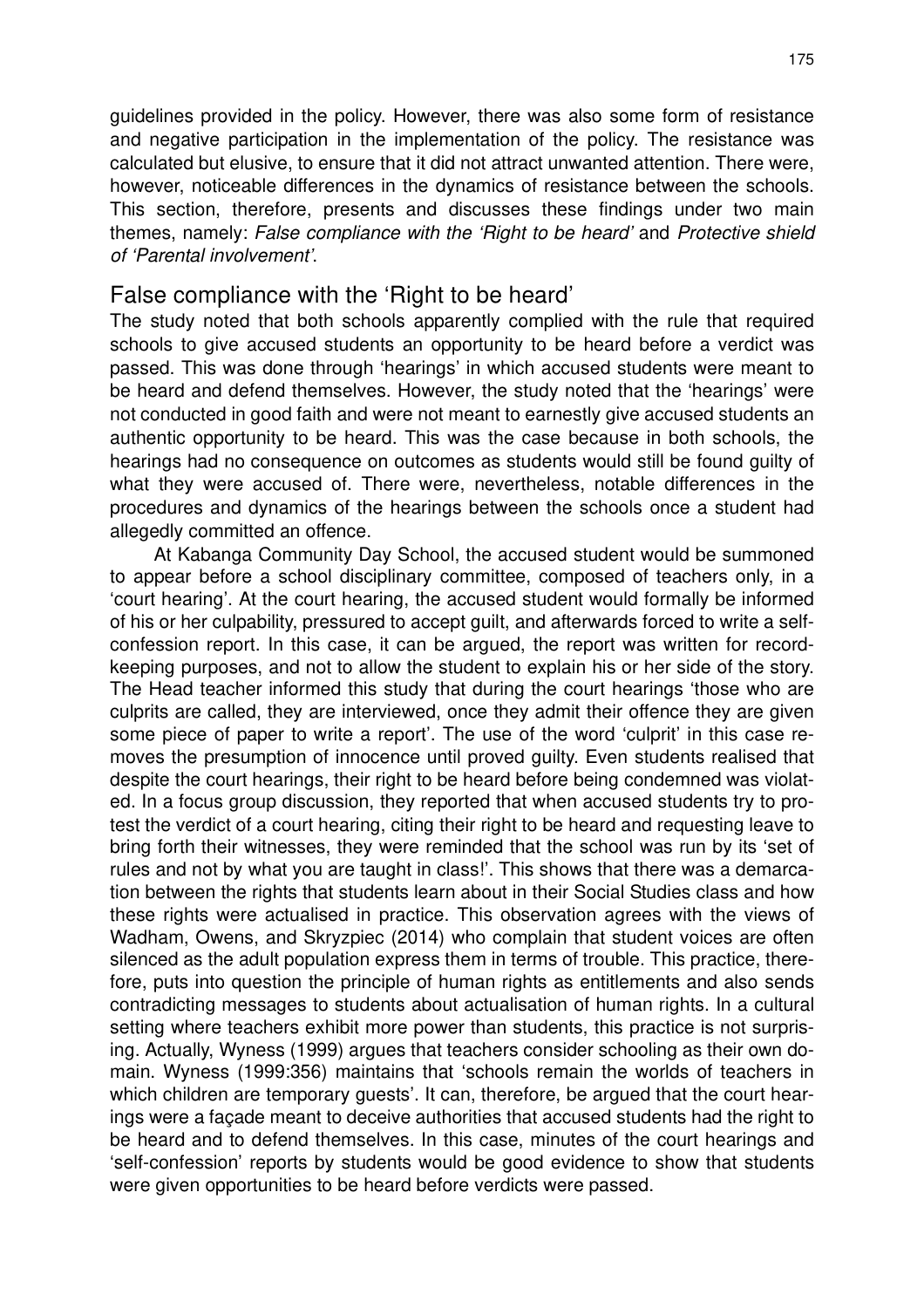At Masese Conventional Secondary School, on the other hand, there was some discernable effort to follow policy guidelines in resolving disciplinary cases. The procedure involved informing the accused student that she or he had a case to answer at a disciplinary hearing, and formally communicating in writing all charges against her or him on 'charges of offence'. The issuing of charges of offence would later be followed by a disciplinary hearing. It is, nevertheless, worth mentioning that the school required all accused students to be accompanied by their parents or guardians at the disciplinary hearings. During these hearings, members of the discipline committee, comprising teachers only, would give the accused students an opportunity to be heard before a verdict is passed. The study, however, observed that although the school apparently complied with the policy guidelines, the dynamics involved in resolving cases exhibited elements of false compliance with the policy. The study established that the right of accused students to be considered innocent until proved guilty was compromised.

As earlier noted, all accused students were required to be accompanied to the hearings by their parents. Due to this requirement, once a student is given 'charges of offence' she or he is not allowed to attend lessons. Instead, the student is chased away from the boarding and immediately sent home to bring a parent for the disciplinary hearing. However, disciplinary hearings took place only on Fridays, hence in the meantime the accused student had to remain at home awaiting the hearing. The Social Studies teacher explained that '… the discipline [committee] seats on Fridays. So, if you commit [an offence] on a Saturday, it means you are unfortunate. You will have to meet the discipline [committee] next Friday.' Essentially, this means that the accused student starts serving a punishment even before the hearing takes place. The study, therefore, argues that this practice could be a calculated move by teachers to show that in spite of the policy, they hold the power to decide the course of action once a student has allegedly committed an offence.

Furthermore, the study observed that the disciplinary hearings took place as a matter of procedure to seemingly satisfy the demands of the policy and not to give students an authentic opportunity to be heard. For example, when the Social Studies teacher was asked what happens when students spend time at home but eventually get cleared off their charges following a disciplinary hearing, he responded that such a scenario had never happened at the school. He was, nevertheless, quick to point out that the week spent at home was considered when handing a punishment:

*Only that what happens is that if a student goes for maybe a week … according to when a Friday falls, when charging them, we include this week when they were away, in terms of suspension. We are very considerate* (Social Studies teacher, Masese Conventional Secondary School).

It can, therefore, be argued that the school exhibited false compliance with the policy (Brinkerhoff & Crosby 2002) and that the disciplinary hearings were tokenistic (Arnstein 1969), undertaken as a requirement to avoid the wrath of officials and watchdog organisations. Even students realised that once given 'charges of offence', they would be found guilty as charged and that the disciplinary hearings would be of no consequence. The students understood that these practices were a violation of their rights and at times they reacted to the procedure. Explaining one instance when students reacted, a student said: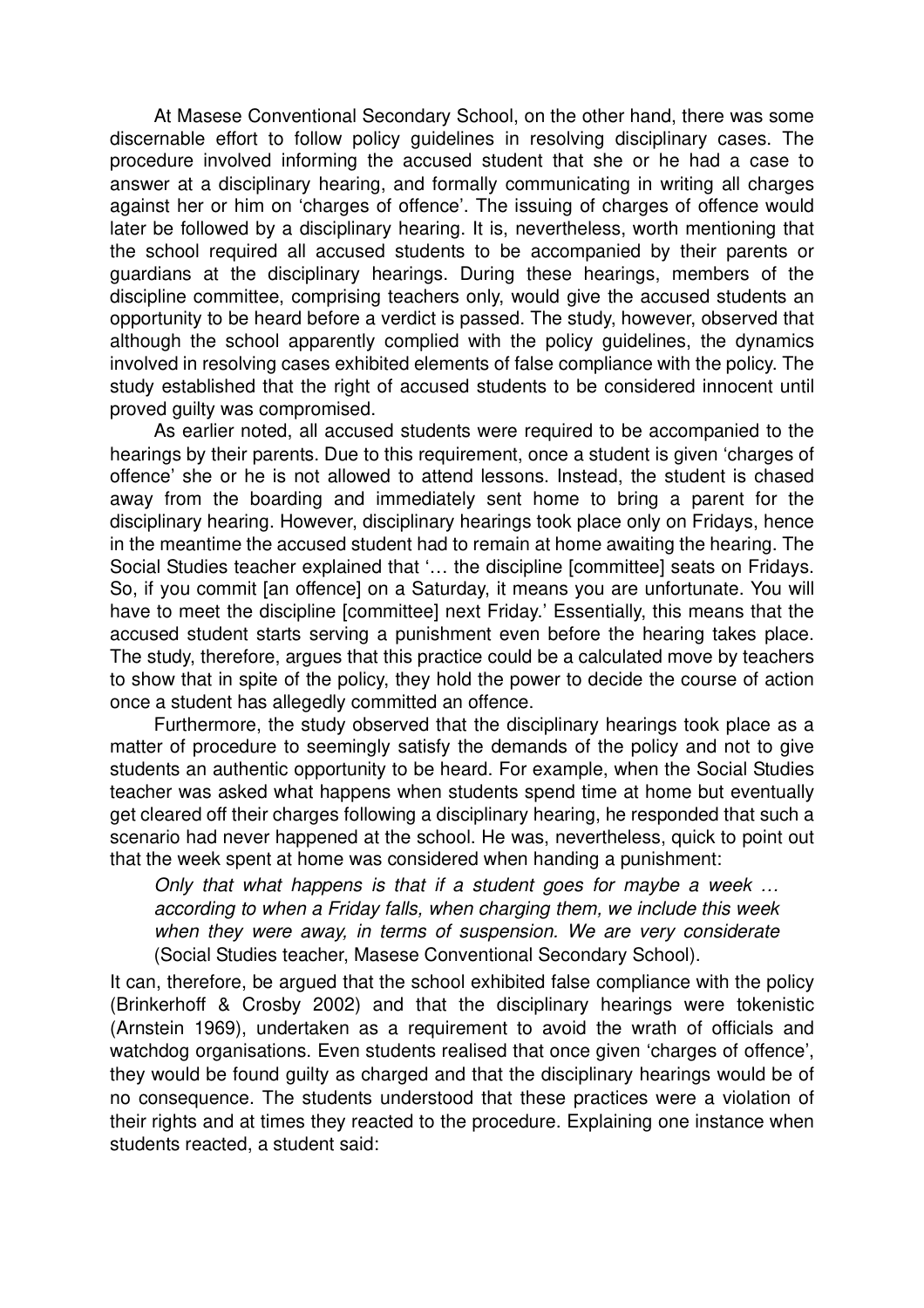*For example, last term there was a strike [riot]. The Form 1s had reported some Form 3s of teasing, and the administration did not have that time to give the people who are being reported [accused] there [an opportunity to explain] what they did and what were their aims of doing that, so they just wrote their names. They were 34 students and they said they should have a suspension* (Student in a Focus Group Discussion, Masese Conventional Secondary School).

The head teacher, however, disputed the claim that 34 students had been suspended before being heard. Instead, he explained that the riots took place after the accused students had been given 'charges of offence' to go home awaiting disciplinary hearings. Considering the dynamics involved in the resolution of discipline cases, it can be argued that the charges of offence were as good as letters of suspension, since the hearings were fronts to formally issue verdicts. This observation supports the findings of other studies done in secondary schools in Malawi (Luhanga 2010; Sakala 2009) on resolution of discipline cases where it was noted that students' views did not count during disciplinary hearings because teachers did not want to waste time with 'law breakers'.

#### Protective shield of 'Parental involvement'

The study noted that all schools worked with parents and guardians on issues of governance and particularly in resolving disciplinary cases. Due to differences in school types, the nature of parental involvement varied. In spite of the variations, the 'dealings' with parents in both schools ensured that teacher discretion had the upper hand over policy guidelines. Schools used parental guidance as a shield for teachers as they digressed from the policy. This was more noticeable at Kabanga Community Day School than at Masese Conventional Secondary School.

As noted earlier, there was a close working relationship on issues of governance between teachers and parents at Kabanga Community Day School. Of interest to this study was the observation that this parental involvement was occasioned by teachers and depended on the emergence of issues that required parental and community contribution. The study learned that during meetings, teachers shrewdly steered discussions to arrive at expected outcomes. Specifically, parents and the community were used to rubberstamp suggestions from teachers. For instance, when asked about the role that parents and community members play in the affairs of the school, the Social Studies teacher responded that:

*I feel like the community has not taken an active role. Because even for Parents-Teachers [Association] meetings that we have had … parents are just there to hear what the school will do for that particular academic session. So, they don't have much of a say, they just say, "do whatever it takes so that our children … learn and … pass exams". So, parents are just there, they delegate everything to the school* (Social Studies teacher, Kabanga Community Day School).

The study observed that the school used this parental and community involvement to change the disciplinary procedures from what was stipulated in policy guidelines and made them more authoritarian. Probing on how the school handled the discipline policy from the Ministry of Education, it was attested that the school actually called for a general assembly of the Parents-Teachers Association (PTA) to discuss rising cases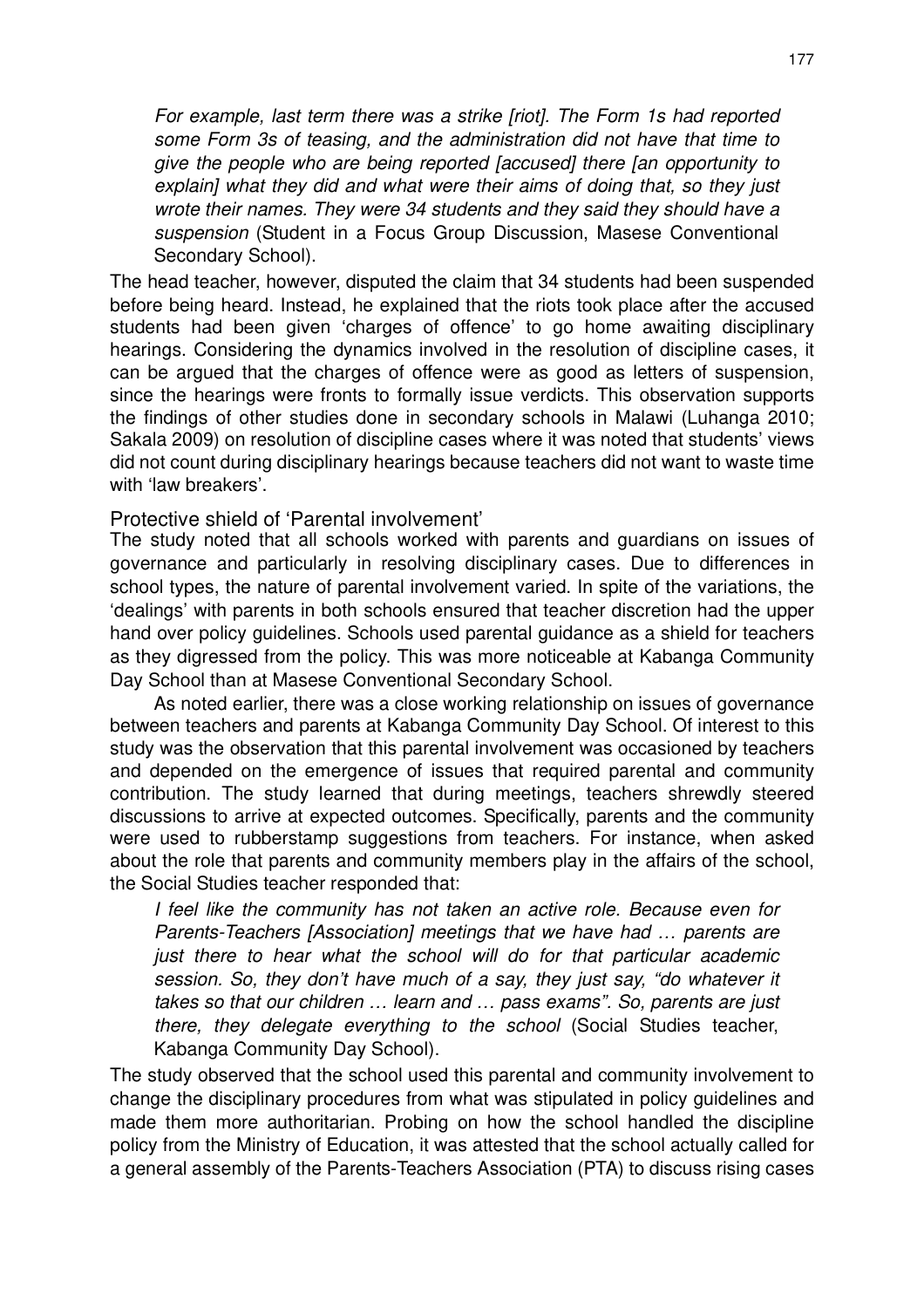of indiscipline. At this meeting, teachers presented the policy guidelines as inadequate and ineffective in dealing with purported student indiscipline and asked parents for their guidance. As a reaction, parents directed the school administration to 'devise means to deal' with the students and ensure that discipline was restored. Using this 'parental guidance', the school altered the existing rules and brought in new draconian rules. Porter (2014) considers participation at the invitation of school authorities as problematic, because teachers steer the agenda and demarcate the boundaries for participation. Arnstein (1969) considers this kind of participation as manipulative. Yamada (2014) actually argues that although there have been efforts to decentralise decision-making in Africa, the process may result in the re-concentration of powers to schools and head teachers. High adult illiteracy has been blamed for such a situation which results in a power imbalance between teachers, who are considered as fountains of knowledge, and parents and community members who are considered ignorant. The study, therefore, argues that the school used parent and community participation with 'ill-will' (Starr 2011) as a platform to mount resistance to the controversial policy. Unsurprisingly, the head teacher was certain that the alterations in the application of the discipline policy would not put the school on a collision path with Ministry of Education officials, because the school was only responding to the demands of parents.

The study further noted that the school administration and the parents reinforced each other to make the school landscape autocratic. Once parents gave the school the authority to make rules stiff, they expected the school to act with discretion and stop referring issues back to them. Commenting on how stiff penalties could be even for petty offences, the Social Studies teacher explained that:

*Sometimes I feel like its abuse, because in terms of discipline cases, you find [that] the community can say "punish them as you can!". So, you ask "should we send this student home [for suspension] for this incident?" But the community is expecting us to send him or her home, so we always do to please the community* (Social Studies teacher, Kabanga Community Day School).

Since teachers and parents connive to create a regressive human rights environment, students get isolated and have no means of voicing their concerns even where their rights have been violated. As noted earlier, although accused students referred to their rights when being suspended, they would constantly be reminded that the school was governed by a set of rules that were arrived at collaboratively with their parents and not by what they learned in class. The study, therefore, affirms that from a cultural standpoint, the position of teachers at the school was enviable because they had the confidence of parents and also the authority over students as custodians of order and fountains of knowledge. This resulted in teachers claiming their cultural and professional power that was snatched away by the controversial discipline policy. The process regrettably leads to the resilience of authoritarian practices. This study considers the school's manipulative parental involvement as a form of sabotage (Brinkerhoff & Crosby 2002) against the discipline policy aimed at undermining a culture of human rights in the school. In this case, parents and the community were used as a shield to protect teachers against any repercussions of non-compliance to the policy since the school would apparently be responding to the demands of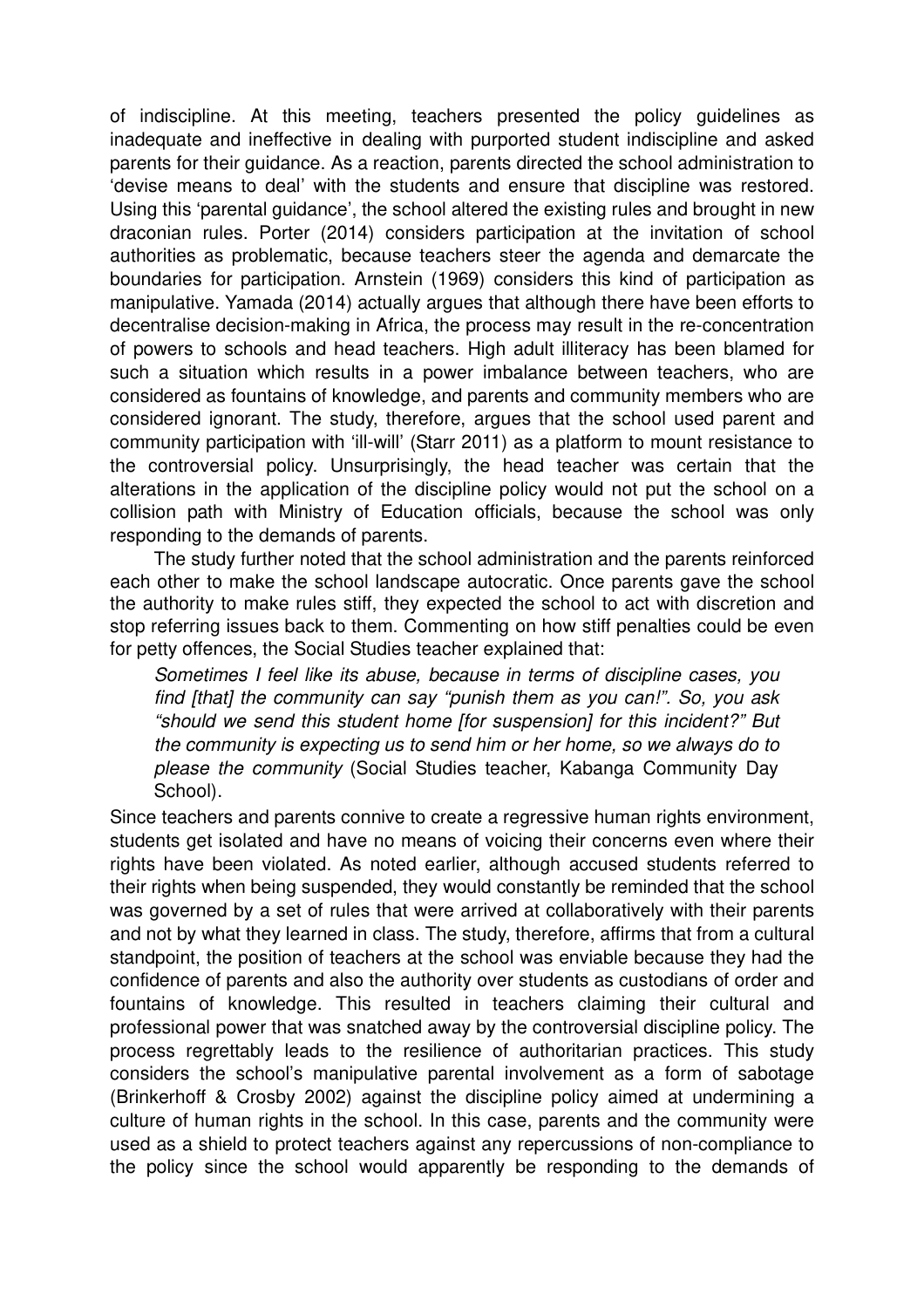parents. Where there is tension between socio-cultural practices and universal policy demands that appear controversial, it might be considered as a mark of a responsive school to dance to the purported demands of parents and the community.

At Masese Conventional Secondary School, on the other hand, the role of parents was less noticeable. It should, however, be recalled that parents were required to attend disciplinary hearings of their accused children. The study noted that although parents were invited to disciplinary hearings, their role was limited to counselling and shaming the children for their bad behaviour. The study finds this expected role of parents not surprising, considering that culturally parents are expected to side with teachers in order to 'correct' children's untoward behaviour. A parent siding with an accused child against teachers, even where the child's rights have apparently not been respected, is considered as condoning bad behaviour. Such an attitude by a parent is seen as a recipe for spoiling the child. These dynamics in the process of disciplining students allow teachers to have a strong grip on discipline and consider issues of human rights as formalities to be undertaken to outwardly satisfy the requirements of the policy and not to ensure that a culture of human rights prevails. Writing about South Africa, Karlsson (2002) argues that where parents and teachers share the decision-making space, there is a power imbalance in favour of teachers due to their influential positions as executors of decisions and also because they have direct access to information from government. Similarly, Porter (2014) states that the role of parents as 'invited' participants in the decision-making process allows teachers to mediate the process. Employing these silent dynamics, teachers reclaim their lost powers by evading the controversial elements of the discipline policy which posed a threat to their cultural and professional privilege. In the process, they gain some latitude to silently bring back authoritarian practices that are not in line with a democratic culture.

## Concluding remarks

The study explored the dynamics that have taken place in schools as teachers navigated the controversial school discipline policy that took away their power and cultural privilege. The study found that while appearing to comply with the policy, there were some undercurrents in schools that allowed teachers to evade controversial elements of the policy. As noted in the study, parental involvement was deceptively solicited to aid the process of policy contestation. Due to perceived high-stakes consequences of noncompliance, schools employed subtle forms of resistance that made it difficult for authorities to detect any dynamics of negative participation. As this study has shown, the contradictory role of teachers as gatekeepers to new innovations and also as implementers of the new policy reforms makes the school landscape very problematic, especially considering that teachers stand to lose some authority from this policy reform. As powerful losers, these dynamics are unsurprising. As Harber and Mncube (2010) attest, significant shifts in practices in teachers and schools rarely happen when mandated from above. There is always bound to be resistance at organisational, cultural, and individual levels. This study has exposed tensions between ingrained local school practices that stem from sociocultural beliefs and policy reforms that originate from 'universal' democratic imperatives and get forced on schools without due consultation with relevant stakeholders who would be instrumental at the implementation front.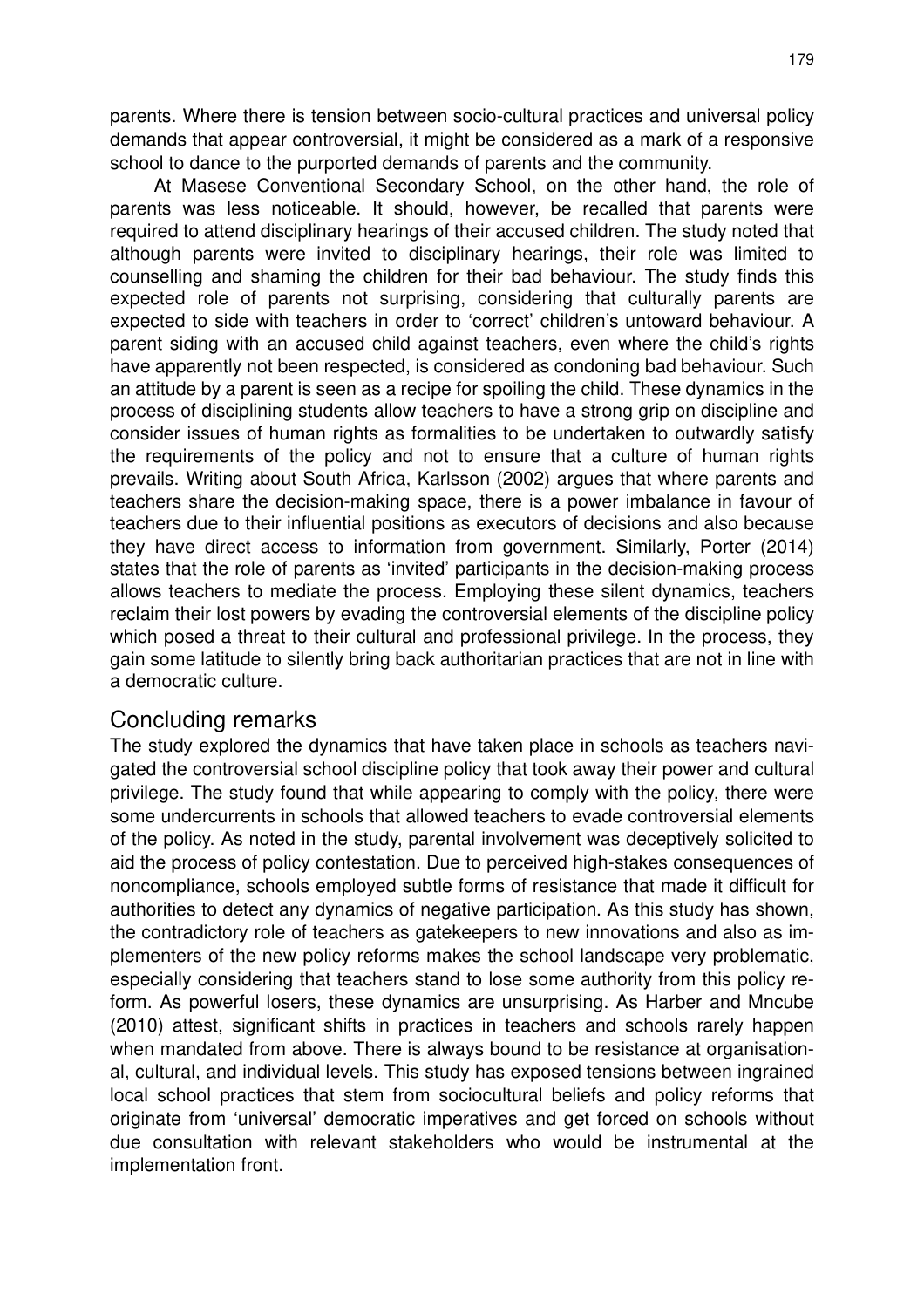Using the contestation between the maintenance of school discipline and respect for human rights in Malawian secondary schools, this study has problematised the school as a point of interface and a controversial landscape over which the tension between the 'universal' and the local is played out. Considering that education does not take place in a sociological vacuum and that school practices are influenced by practices in the wider sociocultural environment, this contestation was not unexpected. The study, therefore, argues that where there is a collision between essential demands such as human rights and local sociocultural imperatives, there should be a negotiated approach to allow local practices to adjust and adapt to demands. The approach may require in-service teacher initiatives, community sensitisation, and close monitoring to take effect.

## References

- Abdi, A.A. and Shizha, E. 2005. Democratic Development and the Role of Citizenship in sub- Saharan Africa with a case of Zambia. *International Educational Journal,*  6(4):454-466.
- Arnstein, S. 1969. A Ladder of Citizen Participation. *Journal of American Institute of Planners,* 35(4): 216-224.
- Ary, D., Jacobs, L.C. & Sorensen, C. 2010. *Introduction to Research in Education.*  Belmont: Wadsworth.
- Banks, J. 1973. *Teaching Strategies in the Social Studies.* Massachusetts: Addison-Wesley Publishing Company.
- Bisschoff, T. 2009. Mandated Change Gone Wrong? A Case Study of Law-Based School Reform in South Africa. *International Journal of Educational Management:* 336-347.
- Bowring, B. 2012. Human rights and public education. *Cambridge Journal of Education,* 42(1): 53-65.
- Brinkerhoff, D.W. and Crosby, B.L. 2002. *Managing Policy Reform: Concepts and Tools for Decision-Makers in Developing and Transitioning Countries.*  Bloomfield: Kumarian Press Inc.
- Chiponda, A., 2007. Democratisation Process in Malawi since Independance. In: *Learning Democracy: A Resource Book.* Balaka-Malawi: Montfort Media: 97- 110.
- Chonzi, R. 2007. Possibilities and Challenges of Initiating Democratic Practices in Schools in Malawi. In: *Learning Democracy: A Resource Book.* Balaka-Malawi: Montfort Media: 231-240.
- Davies, L. 1999. Comparing Definitons of Democracy in Education. *Compare: A Journal of Comparative and International Education,* 29(2): 127-140.
- Dembour, M. 2010. Where are Huna Rights? Four Schools of Thought. *Human Rights Quarterly,* 32(1): 1-20.
- Democracy Consolidation Programme, 2004. *Building an Informed Nation: A Handbook for Civic Education on Governance and Human Rights.* Lilongwe: Democracy Consolidation Programme.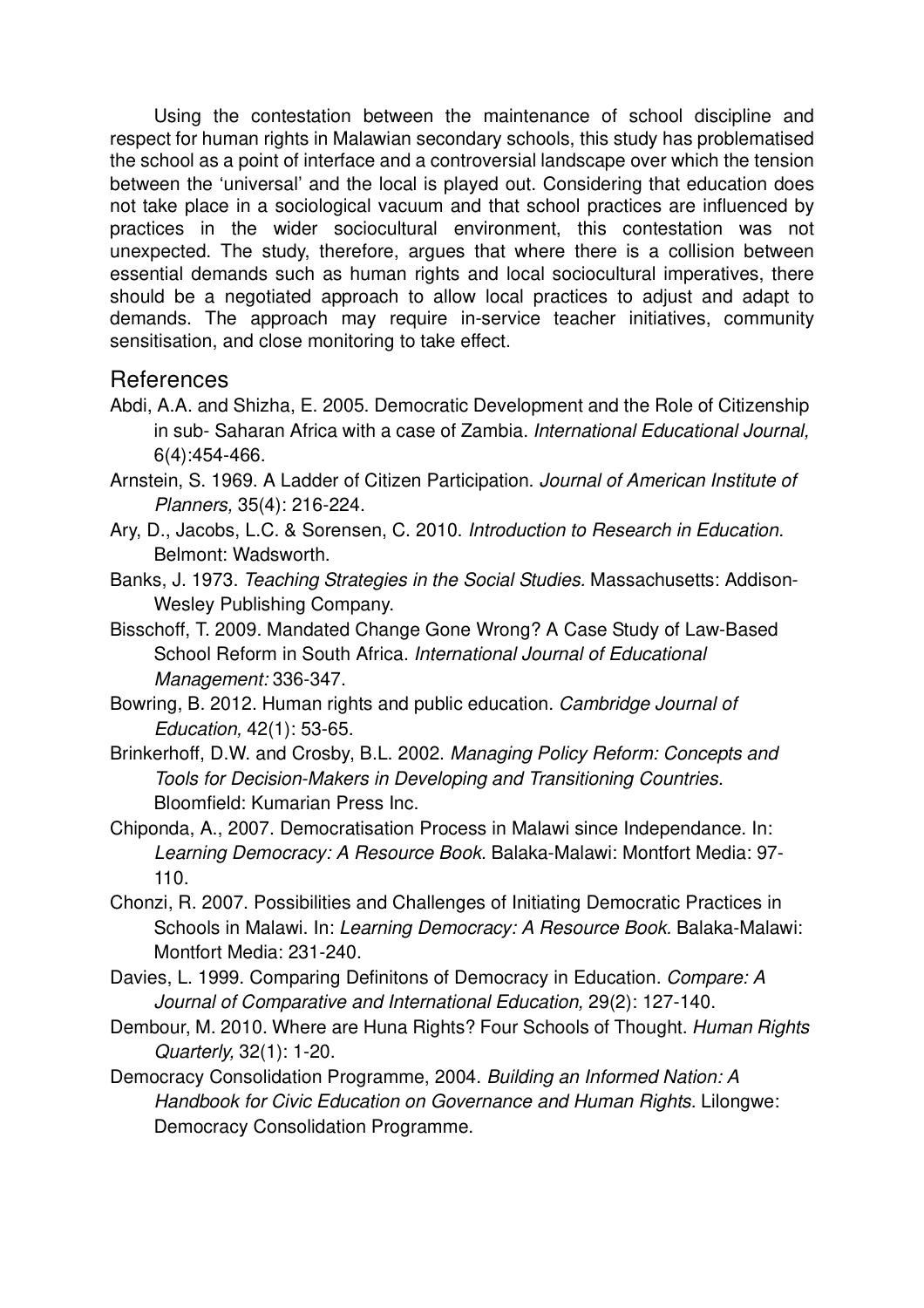Du Preez, P. & and Becker, A.2016. Ontologies and possibilities of human rights: Exploring dissensus to faclititate reconciliation in post-conflict education contexts. *Pespectives in Education,* 34(3):1-14.

- Englund, H. 2006. *Prisoners of Freedom: Human Rights and the African Poor.*  Berkeley: University of California Press.
- Harber, C. & Mncube, V., 2012. Democracy, Education and Development: Theory and Reality. *Other Education: The Journal of Educational Alternatives,* 1(1): 104-120.
- Harber, C. & Trafford, B. 1999. Democratic Management and School Effectiveness: A Case of Pupil Participation. *Educational Management and Administration,* 27(1): 45-54.

Heater, D. 1999. *What is Citizenship.* Cambridge: Polity Press.

- Hinde, D. 2008. Civic Education in the NCLB Era: The Contested Mission of Elementary and Middle Schools. *Journal of Curriculum and Instruction,* 2(1): 74- 86.
- Holliday, A. 2002. *Doing and Writing Qualitative Research.* London: Sage.
- Hung, R. 2012. Being Human or Being Citizens? Rethinking Human Rights and Citizenship in the Light of Agamben and Merleau-Ponty. *Cambridge Journal of Education,* 42(1): pp. 37-51.
- Hunt, F. 2011. Schooling Citizens: Policy in Practice in South Africa. *Compare: A Journal of Comparative and International Education,* 41(1):43-58.
- Hunt, F. 2014. Learner Council in South African Schools: Adult Involvement and Learner Rights. *Education, Citizenship and Social Justice,* 9(3): 268-285.
- Jerome, L.2018. Hypocrites or heroes? Thinking about the role of the teacher in human rights education. *Human Rights Education Review,* 1(2).
- Kadzamira, E. & Rose, P. 2001. *Educational Policy Choice and Policy Practice in Malawi: Dilemmas and Disjunctures,* s.l.: IDS Working paper124.
- Kamangira, Y. T. & Kasambara, J. C. 2010. *Effects of Democracy on Teachers and Teacher Education,* Pittsburg: IEQ.
- Karlsson, J. 2002. The Role of Democratic Governing Bodies in South African Schools. *Comparative Education,* 38(3): 327-336.
- Kiwan, D. 2012. Human Rights and Citizenship Education: Re-positioning the Debate. *Cambridge Journal of Education,* 42(1): 1-7.
- Krueger, R. A. & Casey, M. A., 2009. *Focus Groups: A Practical Guide for Applied Research.* London: Sage.
- Kuthemba-Mwale, J., Hauya, R. & Tizifa, J. 1996. *Secondary School Discipline Study: Final Report,* Zomba, Malawi: University of Malawi: Centre for Educational Research and Training.
- Lamba, I., 2010. *Contradictions of post-war education policy formation and application in colonial Malawi 1945-1961.* Zomba: Malawi: Kachere Series.
- Luhanga, M. A. 2010. *School Discipline versus Human Rights in Selected Zomba Urban Secondary Schools in Malawi's South East Education Division-Unpublished M.Ed thesis,* Zomba: University of Malawi: Chancellor College.
- Marshall, C. and Rossman, G.B. 2006. *Designing qualitative research.* Thousand Oaks: Sage.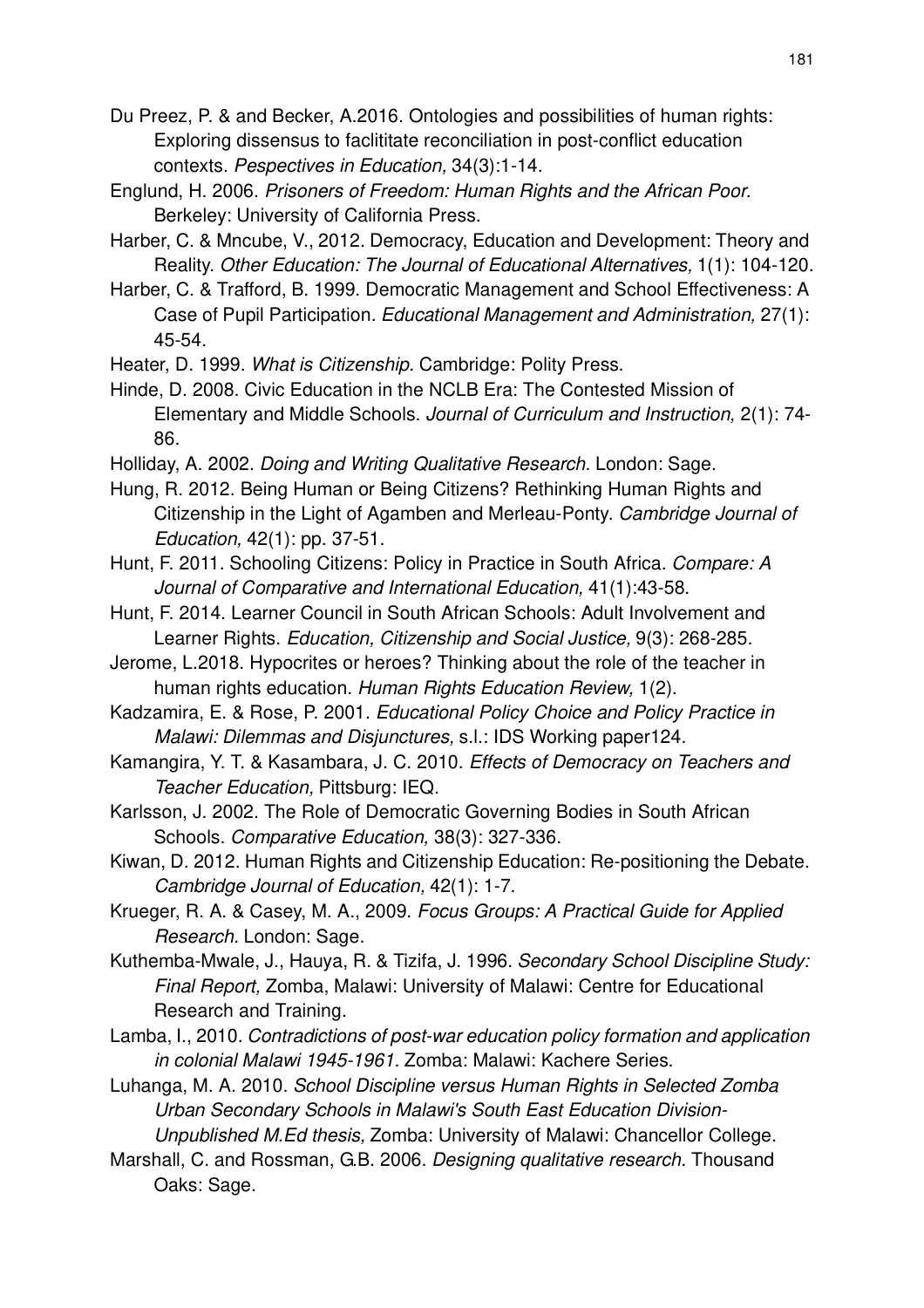- McCowan, J. 2012. Human Rights within Education. *Cambridge Journal of Education,*  42(1): 67-81.
- Ministry of Education, 1998. *Malawi Junior Secondary School Syllabus: Social Studies,* Domasi- Zomba: Malawi Institute of Education.
- Ministry of Education, 2000. *Guidelines on Discipline Policy in Secondary Schools in Malawi,* Lilongwe: Ministry of Education, Sports and Culture.
- Mottee, L. S. & Olivier, L. 2006. *Human Rights, Democracy and Peace in Education.*  Johannesburg: EISA.
- Namphande, P., Clarke, L., Farren, S. & McCully, A. 2017. Education for Democratic Citizenship in Malawian Secondary Schools: Balancing Student Voice and Adult Privilege. *Compare: A Journal of Comparative and International Education,*  47(5): 703-721.
- Porter, C. 2014. Turning Old Problems into New Ones: The Role of Young Citizens in Improving Accountability in Education in Malawi and Kenya. *Compare: A Journal of Comparative and International Education,* 44(3): 356-378.
- Rose, P. 2003. Community Participation in School Policy and Practice in Malawi: Balancing Local Knowledge, National Policies and International Agency Priorities. *Compare: A Journal of Comparative and International Education,*  33(1): 47-64.
- Sakala, K. M. 2009. *A Review of the Implementation of the Discipline Policy in Selected Secondary Schools in Central East Education Division: A Context of Human Rights in Malawi- Unpublished M.Ed thesis,* Zomba-Malawi: University of Malawi: Chancellor College.
- Starr, K. 2011. Principals and the Politics of Resistance to Change. *Educational Management, Administration and Leadership,* 39(6): 646-660.
- Tabulawa, R. 1997. Pedagogical Classroom Practices and the Social Context: The Case of Botswana. *International Journal of Educational Development,* 17(2): 189-204.
- Thomas, G. 2011. *How To Do Your Case Study: A Guide for Students and Researchers.* London: Sage.
- Tibbitts, F. 2005. *Literature Review on Outcomes of School-Based Programs Related to "Learning to Live Together",* Massachusetts: UNESCO-International Bureau of Education.
- Turner, B. S. 2011. The Short History of Human Rights. *Contemporary Sociology,*  40(6): 678-680.
- Wadham, B., Owens, L. and Skryzpies, G. 2014. Taking Relationships to School: Power, Authority and Identity in Young People's Dispositions to Schooling. *Power and Education,* 6(2):130-144.
- Wiersma, W. & Jurs, S. G. 2009. *Research Methods in Education: An Introduction.*  London: Pearson.
- Wyness, M.; Harrison, L.; and Buchanan, I. 2004. Childhood, Politics and Ambiguity: Towards an Agenda for Children's Political Inclusion. *Sociology,* 38(1): 81-99.
- Wyness, M. 1999. Childhood, Agency and Education Reform. *Childhood,* 6(3):353- 368.